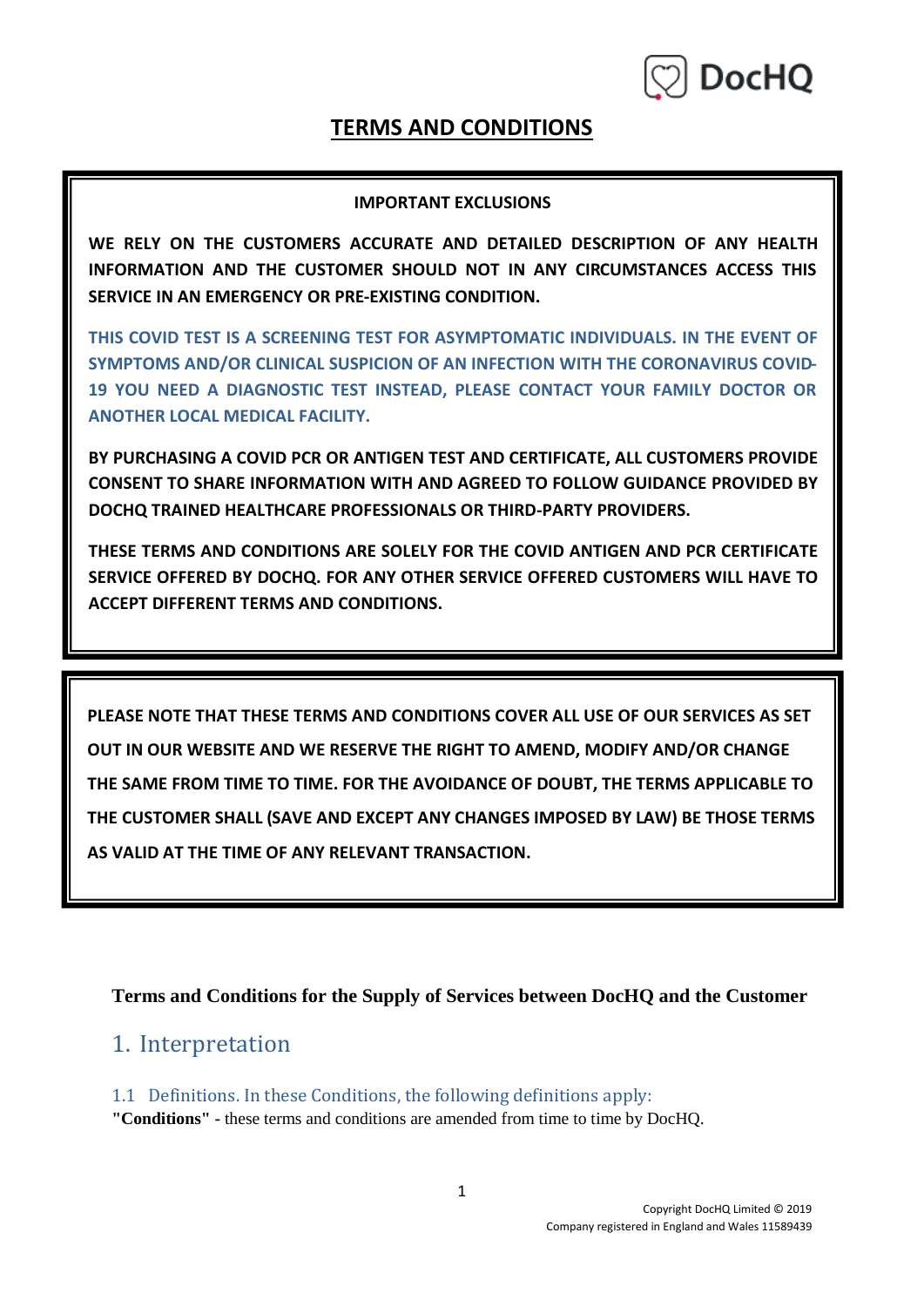

**"Contract" -** the contract between the Customer and DocHQ for the supply of a Covid Antigen Fit to Travel Certificate.

**"Customer" -** any UK resident over the age of 18 years of age or legal guardian of a UK resident under the age of 18 who seeks a Covid Antigen Fit to Travel Certificate for their individual trip.

**"Healthcare Professional" -** registered nurse, GP or other relevant qualified medical professional who is adequately trained and **is** knowledgeable in providing online swab sample guidance and reporting for a customer.

**"Intellectual Property Rights**" - all customers, rights to inventions, utility models, copyright and related rights, trade marks, service marks, trade, business and domain names, rights in trade dress or get-up, rights in goodwill or to sue for passing off, unfair competition rights, rights in designs, rights in computer software, database right, topography rights, moral rights, rights in confidential information (including know-how and trade secrets) and any other intellectual property rights, in each case whether registered or unregistered and including all applications for and renewals or extensions of such rights, and all similar or equivalent rights or forms of protection in any part of the world.

**"DocHQ"** - DocHQ Limited, business address Wessex House, Upper Market Street, Eastleigh, SO50 9FD, registered address Teme House Whittington Road, Whittington, Worcester, United Kingdom, WR5 2RY (company number 11589439), a 100% subsidiary of HEALTHHQ GROUP LTD (company number 11186392). DocHQ Ltd

**"Appointment Booking" -** an online booking made on DocHQ website for online consultation with a Healthcare Professional.

**"Online consultation" -** an appointment via a link with a DocHQ Healthcare professional or CQC approved partner, providing identification, guidance, instruction and test reporting of the customer's self swab test, to allow certificate generation. This online consultation will take place before the customers trip.

**"Website" -** shall mean the websites dochq.co.uk, DocHQ App, and any iFrames or APIs developed in relation to health advice created by or on behalf of DocHQ.

**"CQC Approved Clinics**" - means all third party partner clinics. Our partner clinics are registered with and comply to the standards required by the Care Quality Commission.<https://www.cqc.org.uk/>

#### 1.2 Construction. In these Conditions, the following rules apply:

1.2.1 a person includes a natural person, corporate or unincorporated body (whether or not having separate legal personality);

1.2.2 a reference to a party includes its personal representatives, successors or permitted assigns;

1.2.3 a reference to a statute or statutory provision is a reference to such statute or statutory provision as amended or re-enacted. A reference to a statute or statutory provision includes any subordinate legislation made under that statute or statutory provision, as amended or re-enacted;

1.2.4 a reference to writing includes faxes, texts and e-mails.

## 2. Basis of Contract between DocHQ and the Customer

2.1 The Contract constitutes the entire agreement between DocHQ and the Customer and any variation to these conditions shall have no effect unless expressly agreed in writing by DocHQ.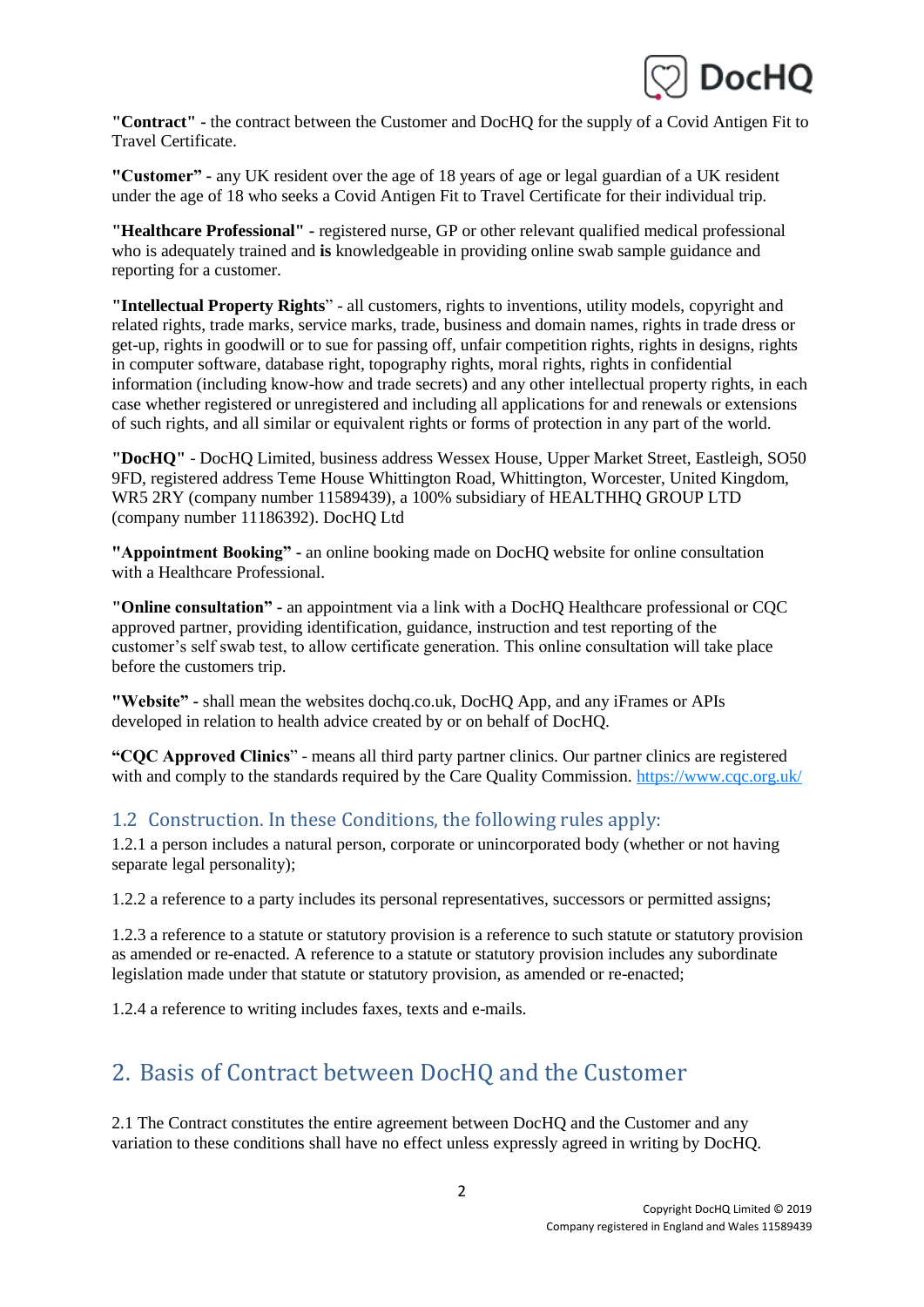

2.2 These Conditions apply to the Contract to the exclusion of any other terms that the Customer seeks to impose or incorporate, or which are implied by trade, custom, practice or course of dealing.

2.3 The Customer accepting these terms and conditions consents to DocHQ using the Customer's personal/sensitive data in accordance with DocHQ's privacy policy.

# 3. COVID ANTIGEN CERTIFICATE Supply of services

3.1 DocHQ agrees to provide to the Customer:

3.1.1 One Antigen self-test kit, if the customer has purchased a product that includes an Antigen test kit. If the customer has purchased a consultation exclusive product no test kit will be provided.

3.1.2 Access to book an online consultation

3.1.3 Link to join the online consultation at the agreed time with a trained healthcare professional.

3.1.4 A certificate with medical oversight from a GMC registered doctor. A negative or not detected test result will allow you to travel with your certificate.

3.2 DocHQ will use its reasonable endeavours to ensure that the information provided in the Appointment Booking and certificate ordering is accurate at the time of its creation. The information used to provide the Appointment Booking and certificate ordering is also reliant upon the accuracy of the data provided by the Customer.

3.3 Once the Customer has completed the Appointment Booking information and successfully booked an online consultation with DocHQ or one of its partners, the booking details will be emailed to the customer.

3.4 A trained Healthcare Professional will be available online at the agreed time. As part of the online guidance for sampling, your identity will be checked against a valid identification document. DocHQ aims to produce valid and correct results through controlled processes under medical control and in accordance with medical standards. A test certificate can only be issued if the sampling is carried out under the supervision of the healthcare professionals during the online consultation and the specified processes are followed. DocHQ's representatives are instructed not to accept the sample if there is doubt about the identity of the person to be tested, if the instructions for taking the sample are not followed or if there are other doubts about the correctness of the sample. In such a case, any reimbursement of costs and liability on the part of DocHQ or one of its partners for any damage incurred is excluded.

3.5.1 A certificate will be issued following the test result. Only valid, not detected test results will allow you to travel. We will do our best to issue your certificate as quickly as possible.

3.5.2 The test certificate contains information about yourself, including your surname, first name, date of birth, gender, ID (passport, card or driver's licence number), details of the test procedure, test date and time, sensitivity and specificity for antigen tests, responsible medical service, responsible doctor, information about the laboratory in case of a PCR test. The certificate is issued in English. This meets the criteria for most occasions where a negative COVID-19 test is required for travelling, but DocHQ and its partners cannot guarantee that this certificate will be recognised for the desired purpose.

3.6 Certificates will be issued for Positive, Negative or Invalid results: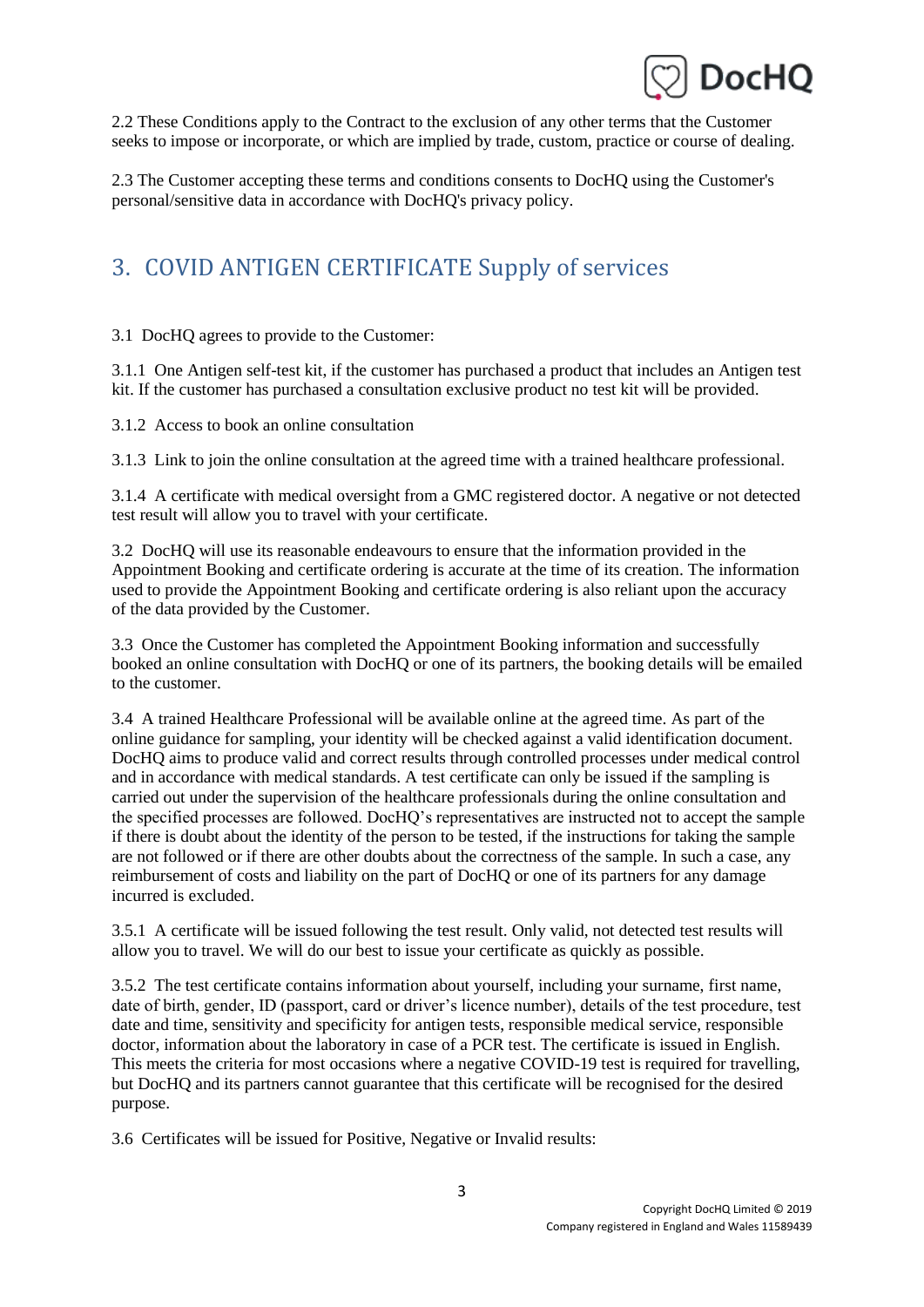

Negative – SARS-CoV-2 is not detected. You can continue on your journey with your certificate

Positive – SARS-CoV-2 is detected. Please contact the NHS who will require you to take a PCR test.

Please self isolate and follow government rules and guidelines DocHQ will inform the relevant authority of the positive result.

Invalid – If no control line is visible the result should be considered invalid. You will need to take another test

Certificates will not be issued if:

- You fail to join the appointment at the arranged time
- Your kit is opened before the online consultation commences
- You do not give permission for the healthcare professional to share their medical information
- The test is not taken as per the healthcare professional's instruction
- Abusive or inappropriate behaviour/language is directed at the healthcare professional

# 4. COVID ANTIGEN CERTIFICATE Customer's Obligations and Understandings

4.1 If you are purchasing a test for the purposes of travelling, it is critical that you check both with the destination authority and your airline to ensure you give us the exact requirements applicable to your trip, and we will base our schedule on the requirements you provide us. Due to the daily variations and requirements, we are unable to verify this on your behalf. We will endeavour to share our best knowledge, which should not be construed as advice.

4.2 Order your kit in plenty of time. Allow yourself time to receive the kit, book and join your online consultation, take the swab sample and receive your certificate. Due to demand, it is advisable to test at the earliest opportunity within your allowable window.

4.3 To complete your Antigen swab and receive your certificate, you will need to book and join an online consultation with our Healthcare Professional. They will provide instruction and guidance for your self swab.

4.4 Any information you provide in completing the Appointment Booking form are fully complete and accurate. You will assure that the sample/s originate exclusively from the named person/s and will be obtained in accordance with the written and verbal instructions provided during the online consultation.

4.5 By providing an e-mail address, the customer assures that the e-mail address belongs to the customer and that the customer wants the test results (which contain health data) to be sent to this email address and that he or she agrees to the non-secure communication channel. You may want to consider multiple orders if you would like multiple test certificates sent to individual email addresses for confidentiality reasons. DocHQ cannot disclose results of any customer to a 3rd party (including relatives) other than a consenting adult.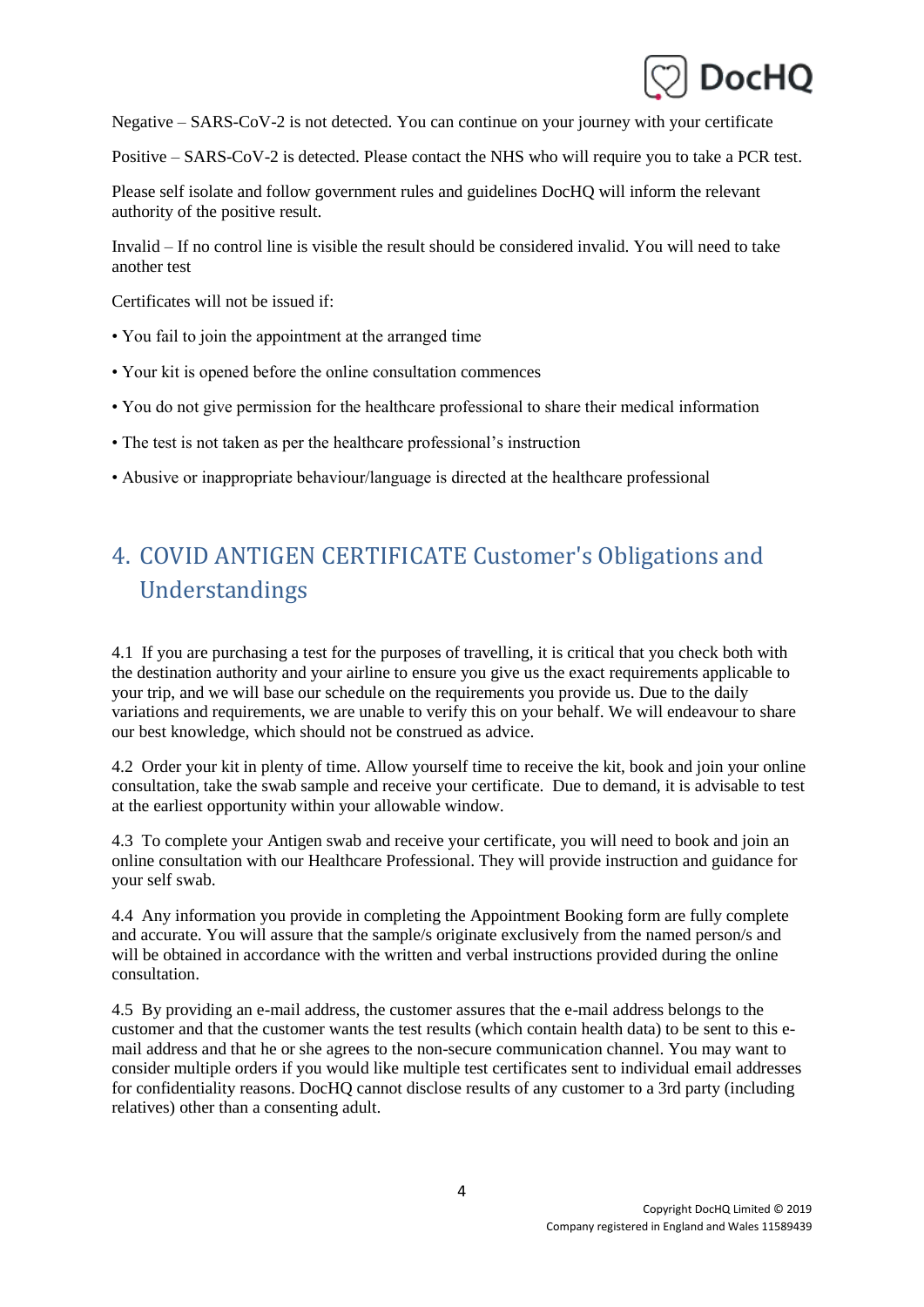

4.6 If you have placed an order for, and are a legal guardian of a UK resident under the age of 18yrs who seeks a Covid Antigen Fit to Travel Certificate, you are required to be present during the online consultation, otherwise the Healthcare Professional cannot proceed and will reject the certificate.

4.7 You are aware that children under 18 years can only attend the online video appointment with an adult (18+) present from the same Appointment Booking.

4.8 If done correctly the test sampling is harmless, however unpleasant body reactions can occur. These can vary depending upon the individual and the sampling method used. Possible reactions are gagging, coughing, sneezing, watery eyes, slight bleeding from the mucous membranes and dizziness. We recommend informing an adult who is nearby about the upcoming test, so that they can provide help if necessary. Your address will be requested for your online guidance, so that our team can organise help if necessary. If you feel any discomfort during the online consultation, please inform your healthcare professional immediately.

4.9 Do not drink, eat, use mouthwash, brush teeth, or chew gum 30 minutes prior to online consultation. The quality of the swab sample depends largely on correct sampling. It is therefore important that you follow instructions provided in writing and given during the online consultation.

4.10 Any opened test kits prior to the online consultation will be deemed as unusable, and the healthcare professional will be unable to proceed. Certificates will also be marked as rejected for reasons such as, if you fail to join the appointment at the arranged time, you do not give permission for the healthcare professional to share your medical information, the test kit is contaminated, the test is not taken as per the healthcare professional's instruction or abusive or inappropriate behaviour/language is directed at the healthcare professional. On these occasions you would need to reorder and retake your test at your own expense.

4.11 A negative test result (not detected) will allow you to continue on your journey but does not release you from your duty to follow current government recommendations and guidelines.

4.12 In case of a positive test result detected) you must consider yourself infectious and follow the current local government rules regarding self-isolation and diagnostic confirmation. We will inform you of the test result but will be unable to supply you with a Negative (not detected) Covid PCR Certificate.

413 False negative and false positive test results are possible. This means: despite a negative test result, you can be infected with SARS-CoV-2, and conversely, a positive test result does not mean that you actually have an acute infection with SARS-CoV-2. A positive result in the rapid antigen test must be confirmed by a diagnostic PCR test. To do this, please contact your family doctor, a public health service test centre or another medical facility and get advice and testing. Until you receive the result of this confirmatory test, you must consider yourself infectious and follow the local regulations on self-isolation.

4.14 As with any other tests, a small percentage of samples can be inconclusive or invalid for reasons including insufficient DNA match, not following instructions strictly, contamination of the sample or insufficient material. In the unlikely event that this happens, you understand and agree that you will need to retake the test and the same charges will apply. We will inform you of the test result but will be unable to supply you with a negative (not detected) Covid Antigen Certificate.

4.15 The Healthcare Professional may deem the appointment as rejected, for reasons such as: you do not have sufficient ID, you do not follow instruction and guidance, you are unable to join the appointment link, you are aggressive or abusive, a child has joined the appointment without their adult in the appointment booking, On these such occasions you would need to reorder and retake your test at your own expense.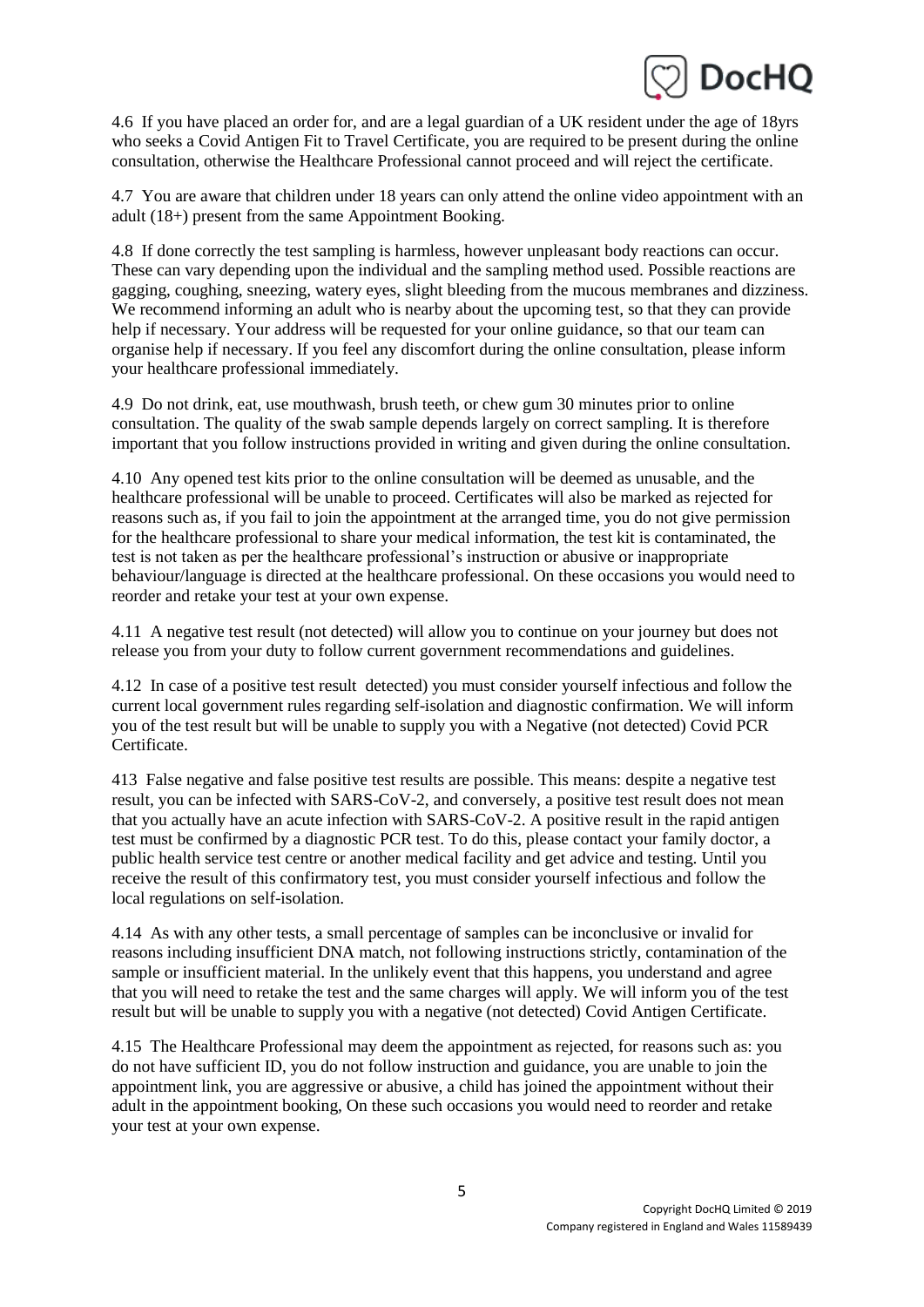

4.16 Be aware that this online guided Covid-19 self-test is a screening method, not a diagnostic service. It does not replace a consultation with a medical doctor.

4.17 By purchasing this test, you acknowledge and agree to the terms above and that DocHQ cannot be held liable for any damage to health, losses or delays due to the many factors involved which are outside our control. Your purchase constitutes formal consent for DocHQ to share your details with the Laboratory assigned to your test and relevant third party suppliers and releases the involved doctors and medical staff from their confidentiality agreement. The necessary involved partners are: Park and St Francis Surgery, Ciconia Recovery, UK Public Health England and any relevant regulatory authorities.

4.18 The product is non-transferable.

# 5. COVID PCR CERTIFICATE Supply of services

5.1 DocHQ agrees to provide to the Customer:

5.1.1 Provision of a PCR self test kit

5.1.2 Access to book an online consultation on the Website

5.1.3 Link to join the online consultation at the agreed time with a trained healthcare professional.

5.1.4 Provision of a PCR test result after analysis at our lab partners

5.1.5 A certificate with medical oversight from a GMC registered doctor. A negative or not detected test result will allow you to travel with your certificate.

5.2 DocHQ will use its reasonable endeavours to ensure that the information provided in the Appointment Booking and certificate ordering is accurate at the time of its creation. The information used to provide the Appointment Booking and certificate creation is also reliant upon the accuracy of the data provided by the Customer.

5.3 Once the Customer has completed the Appointment Booking information and successfully booked an online consultation with DocHQ or one of its partners, the booking details will be emailed to the customer.

5.4 A trained Healthcare Professional will be available online at the agreed time. As part of the online guidance for sampling, your identity will be checked against a valid identification document. DocHQ aims to produce valid and correct results through controlled processes under medical control and in accordance with medical standards. A test certificate can only be issued if the sampling is carried out under the supervision of the healthcare professionals during the online consultation and the specified processes are followed. DocHQ's representatives are instructed not to accept the sample if there is doubt about the identity of the person to be tested, if the instructions for taking the sample are not followed or if there are other doubts about the correctness of the sample. In such a case, any reimbursement of costs and liability on the part of DocHQ or one of its partners for any damage incurred is excluded.

5.5.1 A certificate will be issued following the test result. The certificate has medical oversight from a GMC registered doctor. Only valid, not detected test results will allow you to travel on your journey. We will do our best to issue your certificate as quickly as possible. However, delays in the process are possible, therefore, the timely presentation of the test results (e.g. before departure of a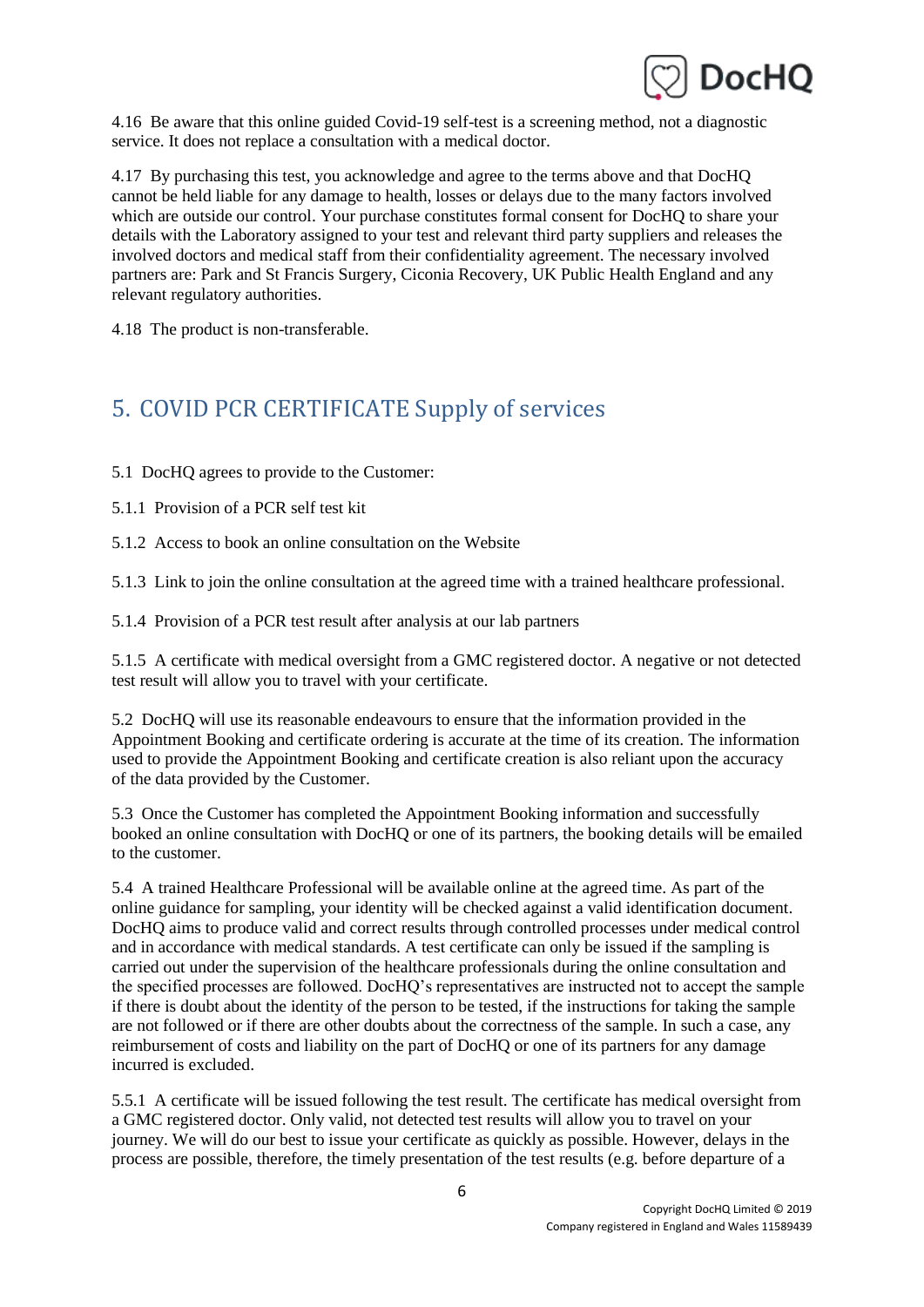

flight) cannot be guaranteed. Incorrect packaging or labelling can mean that a sample cannot be assigned or used so it's essential that you follow the instructions provided. On rare occasions a sample may not be evaluated by the laboratory (so called inhibited sample, termination of the run, etc.) or the result takes longer without DocHQ or its partners being at fault. In these cases, we will offer you a repeat test at no additional cost. However, in such instances the test result will take additional time and we are not liable for any damage or travel disruption caused by such a delay.

5.5.2 The test certificate contains information about yourself, including your surname, first name, date of birth, gender, ID (passport, card or driver's licence number), details of the test procedure, test date and time, sensitivity and specificity for antigen tests, responsible medical service, responsible doctor, information about the laboratory in case of a PCR test. The certificate is issued in English. This meets the criteria for most occasions where a negative COVID-19 test is required for travelling , but DocHQ and its partners cannot guarantee that this certificate will be recognised for the desired purpose.

5.6 Certificates will be issued for Positive, Negative or Invalid results:

Negative – SARS-CoV-2 is not detected. You can continue on your journey with your certificate

Positive – SARS-CoV-2 is detected. Please self isolate and follow government rules and guidelines DocHQ will inform the relevant authority of the positive result

Indeterminate – The lab will provide a reason for your indeterminate result. You will need to take another test

Certificates will not be issued if:

- You fail to join the appointment at the arranged time
- Your kit is opened before the online consultation commences
- You do not give permission for the healthcare professional to share their medical information
- The test is not taken as per the healthcare professional's instruction
- Abusive or inappropriate behaviour/language is directed at the healthcare professional

# 6. COVID PCR CERTIFICATE Customer's Obligations and Understandings

6.1 If you are purchasing a test for the purposes of travelling, it is critical that you check both with the destination authority and your airline to ensure you give us the exact requirements applicable to your trip, and we will base our schedule on the requirements you provide us. Due to the daily variations and requirements, we are unable to verify this on your behalf. We will endeavour to share our best knowledge, which should not be construed as advice.

6.2 Order your kit in plenty of time. Allow yourself time to receive the kit, book and join your online consultation, take the swab sample and receive your certificate. Due to demand, it is advisable to test at the earliest opportunity within your allowable window.

6.3 To complete your PCR swab and receive your certificate, you will need to book and join an online consultation with our Healthcare Professional. They will confirm customer identity, provide instruction and guidance for your self swab.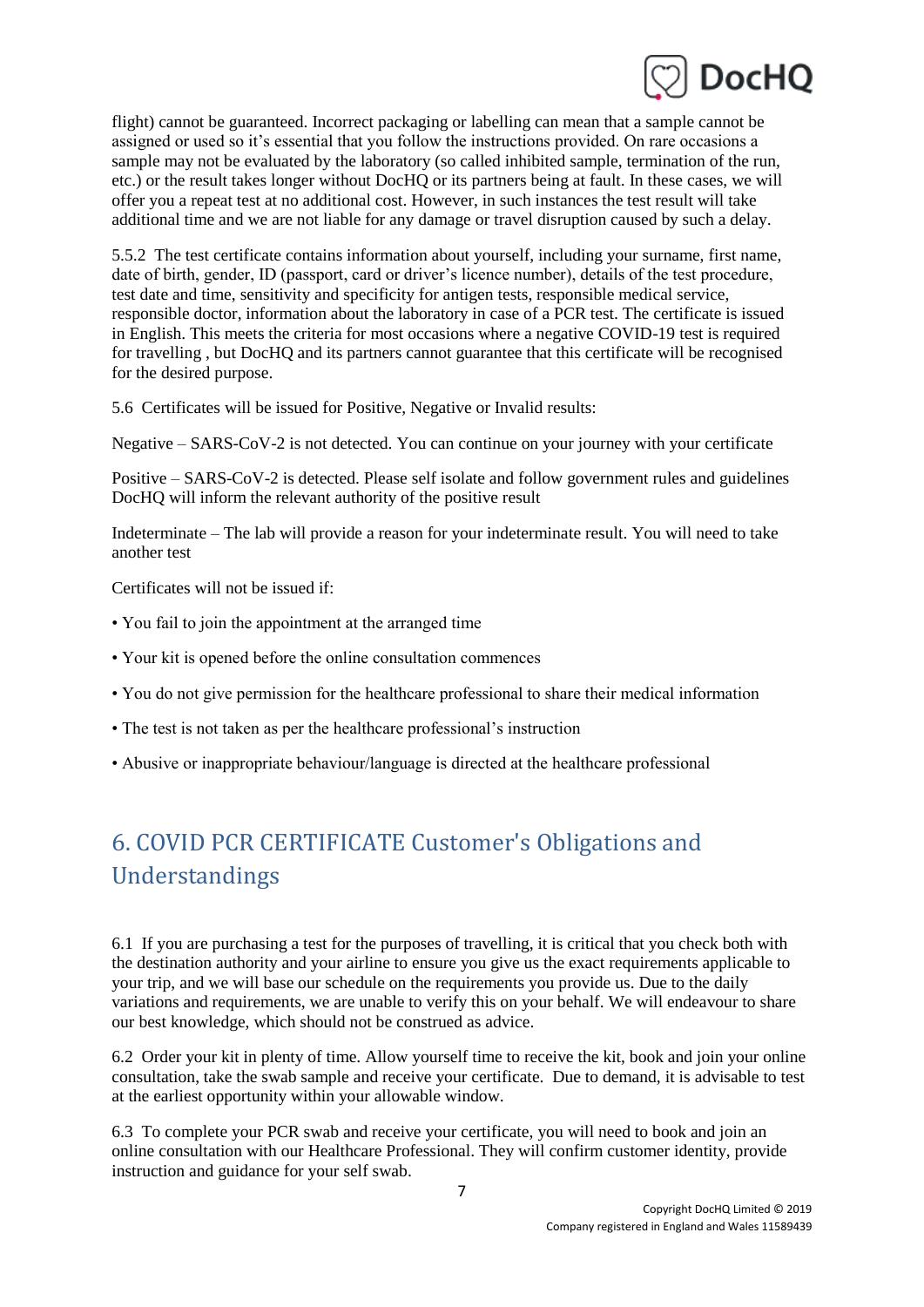

6.5 When sending your swab sample to the Laboratory, you must ensure your sample date and time meets your testing window and reaches the Laboratory at the correct time. We supply you with free Royal Mail Track 24 delivery prepaid postage in your kit, or alternatively you can arrange for a courier service to take your swab to the lab at your own expense. Samples arriving outside the correct window may lead to delays or incorrect timing of the test certificate. By confirming your order you acknowledge that it is your responsibility to check travel requirements carefully, as under no circumstance will DocHQ be responsible for missed flights or any losses incurred in connection with testing, including in the event of a positive result.

6.6 Please be aware that due to Royal Mail UK services our product may not be suitable if you require a swab sample on a Saturday (expected delivery to lab on Monday) or Sunday (expected delivery to lab on Tuesday. Please check your time window. You are welcome to arrange a courier at your own expense, to deliver your swab to the lab to meet your time window requirements.

6.7 Any information you provide in completing the Order or Appointment Booking form are fully complete and accurate. You will assure that the sample/s originate exclusively from the named person/s and will be obtained in accordance with the written and verbal instructions provided during the online consultation.

6.8 By providing an e-mail address, the customer assures that the e-mail address belongs to the customer and that the customer wants the test results (which contain health data) to be sent to this email address and that he or she agrees to the non-secure communication channel. You may want to consider multiple orders if you would like multiple test certificates sent to individual email addresses for confidentiality reasons. DocHQ cannot disclose the results of any customer to a 3rd party (including relatives).

6.9 If you have placed an order for, and are a legal guardian of a UK resident under the age of 18yrs who seeks a Covid PCR Fit to Travel Certificate, you are required to be present during the online consultation, otherwise the Healthcare Professional cannot proceed and will reject the certificate.

6.10 You are aware that children under 18 years can only attend the online video appointment with an adult (18+) present from the same Appointment Booking.

6.11 If done correctly the test sampling is harmless, however unpleasant body reactions can occur. These can vary depending upon the individual and the sampling method used. Possible reactions are gagging, coughing, sneezing, watery eyes, slight bleeding from the mucous membranes and dizziness. We recommend informing an adult who is nearby about the upcoming test, so that they can provide help if necessary. Your address will be requested for your online guidance, so that our team can organise help if necessary. If you feel any discomfort during the online consultation, please inform your healthcare professional immediately.

6.12 You or the individual being tested must not drink, eat, use mouthwash, brush teeth, or chew gum 30 minutes prior to online consultation. The quality of the swab sample depends largely on correct sampling. It is therefore important that you follow instructions provided in writing and given during the online consultation.

6.13 Please make sure your swab sample is labelled correctly with the name as shown in your passport including all middle names and correct date of birth. Errors that occur during the sampling and shipment processes can lead to delays or make a sample unreadable or invalid.

6.14 Any opened test kits prior to the online consultation will be deemed as unusable, and the healthcare professional will be unable to proceed. Certificates will also be marked as rejected for reasons such as, if you fail to join the appointment at the arranged time, you do not give permission for the healthcare professional to share your medical information, the test kit is contaminated, the test is not taken as per the healthcare professional's instruction or abusive or inappropriate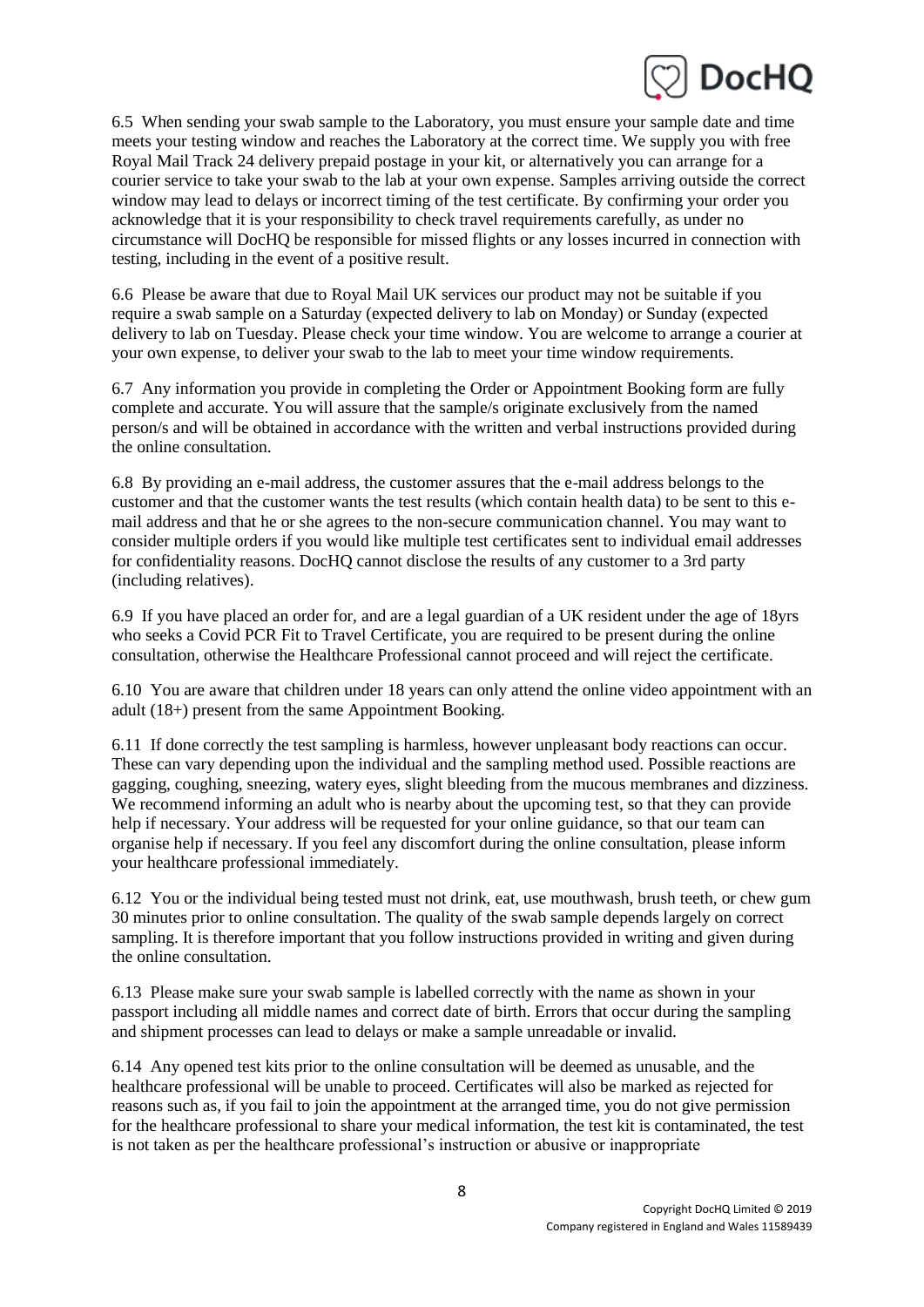

behaviour/language is directed at the healthcare professional On these such occasions you would need to reorder and retake your test at your own expense.

6.15 A negative test result (not detected) will allow you to continue on your journey but does not release you from your duty to follow current government recommendations and guidelines.

6.16 In case of a positive test result (detected) you must consider yourself infectious and follow the current local rules regarding self-isolation and diagnostic confirmation. We will inform you of the test result but will be unable to supply you with a Negative (not detected) Covid PCR Certificate.

6.17 False negative and false positive test results are possible. This means: despite a negative test result, you can be infected with SARS-CoV-2, and conversely, a positive test result does not mean that you actually have an acute infection with SARS-CoV-2. Please contact your family doctor, a public health service test centre or another medical facility and get advice and testing. Until you receive the result of this confirmatory test, you must consider yourself infectious and follow the local regulations on self-isolation.

6.18 As with any other tests, a small percentage of samples can be inconclusive or invalid for reasons including insufficient DNA match, not following instructions strictly, contamination of the sample or insufficient material. In the unlikely event that this happens, you understand and agree that you will need to re-take the test and the same charges will apply. We will inform you of the test result but will be unable to supply you with a negative (not detected) Covid PCR Certificate.

6.19 The online guided Covid-19 self-test is a screening method, not a diagnostic service. It does not replace a consultation with a medical doctor.

6.20 By purchasing this test, you acknowledge and agree to the terms above and that DocHQ cannot be held liable for any damage to health, losses or delays due to the many factors involved which are outside our control. Your purchase constitutes formal consent for DocHQ to share your details with the Laboratory assigned to your test and relevant third-party suppliers and releases the involved doctors and medical staff from their confidentiality agreement. The necessary involved partners are: Park and St Francis Surgery, Ciconia Recovery, UK Public Health England and any relevant regulatory authorities.

6.21 When purchasing Test to Release, Day 2 and Day 8 Testing - Please enter the Order ref number (5 digits, 7 numbers) into your Passenger Locator Form (PLF)[.](https://www.gov.uk/provide-journey-contact-details-before-travel-uk) <https://www.gov.uk/provide-journey-contact-details-before-travel-uk>

Please book your Day 2 appointment on the second day of your arrival back into the UK.

Please book your Test to Release appointment on the fifth day of your arrival back into the UK

Please book your Day 8 appointment on the eighth day of your arrival back into the UK.

6.23 The Product is non transferable

# 7. Charges and Refunds

7.1 Covid PCR or Antigen Certificate fee is paid upfront and includes the booking of an online consultation with a Healthcare Professional. The fee is stated on the DocHQ website.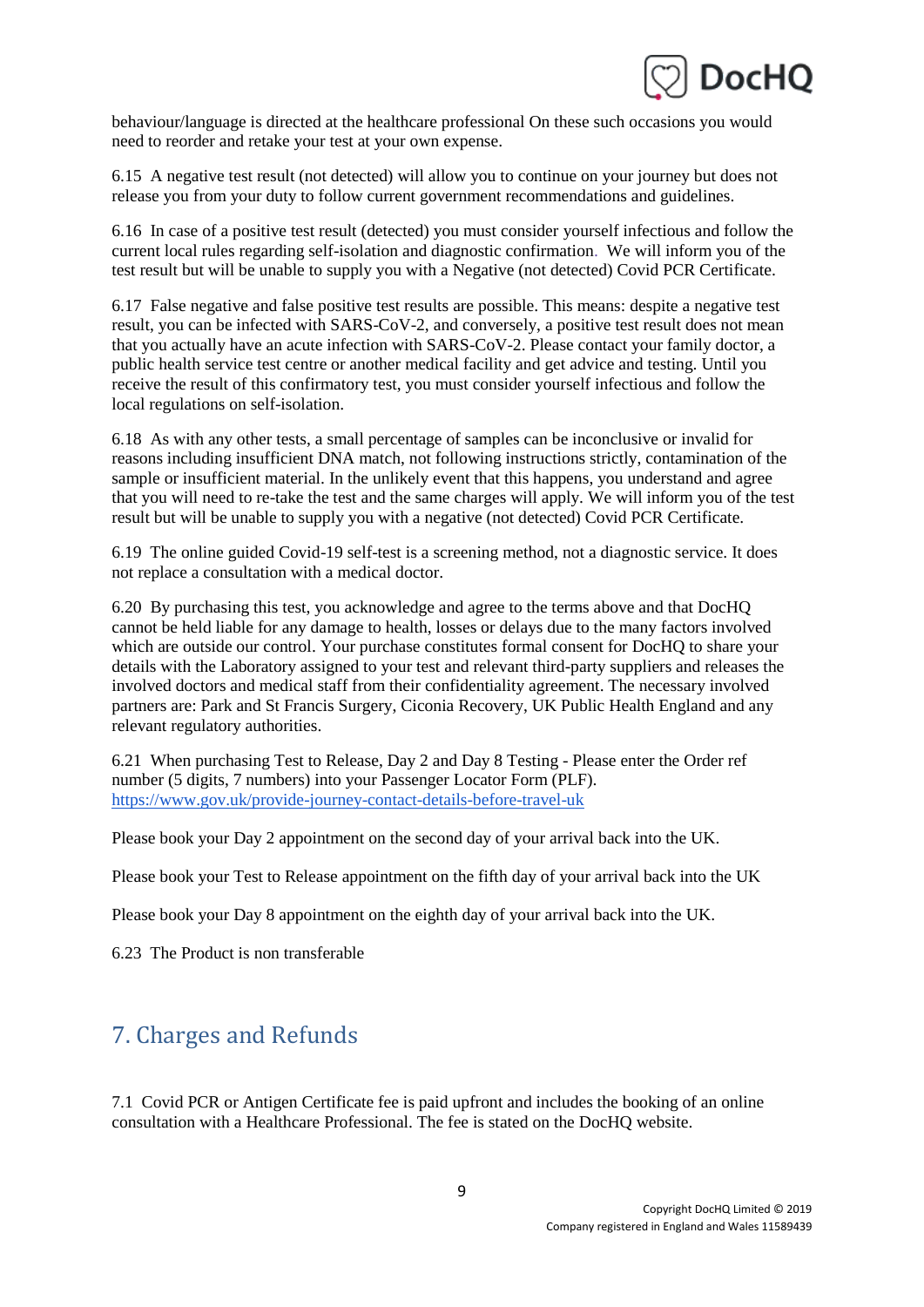

7.2 Your Covid purchase is non-returnable and non-refundable under any circumstances once dispatched due to the medical nature of the product.

7.3 All inbound products, defined as all tests that has to be taken after landing into the UK, are not cancellable and not refundable under any circumstances, as per government guidelines.

7.4 Cancellations before dispatch will incur a £5 transaction fee per each transaction. This amount will be deducted from the refund amount.

7.5 No refund will be given after a kit has been dispatched. Kits can be kept for future use within 6 months from date of purchase.

7.6 The appointment can be cancelled or modified up to 24 hours before the appointment start time, after which the appointment cannot be changed. The appointment can be changed only once.

7.7 Failure to attend your online consultation will result in your certificate not being issued and there will be an additional charge of £15 to rebook a further appointment.

7.8 DocHQ has no control of Royal Mail delivery and is unable to take responsibility for any delay in delivery caused by Royal Mail. Any lost/damaged kits should be claimed for through Royal Mail.

### 8. Complaints

8.1 Any complaints about the services should be addressed to: DocHQ, Wessex House, Upper Market Street, Eastleigh, Hampshire, SO50 9FD

8.2 An acknowledgment of the complaint will be provided to the customer within 2 days of receipt (unless a full reply can be sent within 5 working days), however we aim to acknowledge within 24 hours. A full response should normally be made back to the customer within 20 working days of receipt of the complaint. Where an investigation is still in progress, a letter explaining the reason for the delay will be sent to the customer and a full response made within 5 working days of completion of the investigation.

8.3 The DocHQ complaints policy applies to complaints against all personnel (both clinical and nonclinical), including those clinicians with practising privileges, as well as to those against the organisation. In addition, the organisation has a documented practising privileges agreement with independent practitioners which stipulates that handling complaints is a condition of the granting and continuation of privileges. The Medical Advisory Committee (MAC) together with the Clinical Director regularly review clinical complaints and advise accordingly on any clinical practice issues arising.

8.4 Depending on the content of the complaint, an appropriate senior manager will review the complaint and either confirm the findings and actions taken or offer to implement an alternative resolution via DocHQ's Internal Appeal (including upholding the original complaint).

## 9. Intellectual Property Rights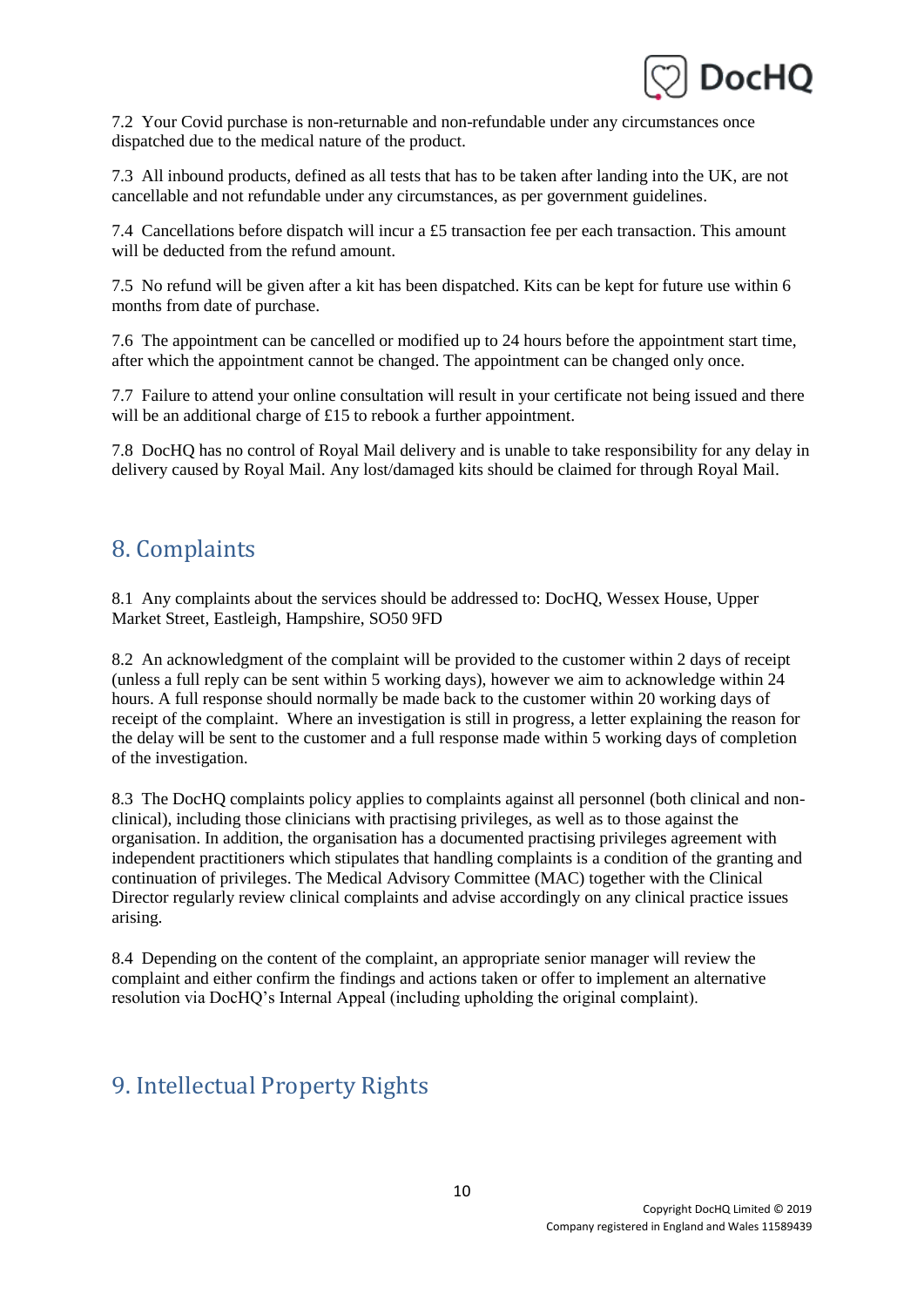

9.1 All Intellectual Property Rights in or arising out of or in connection with the Order summary shall be owned by DocHQ.

9.2 The Customer acknowledges that, in respect of any third party Intellectual Property Rights, the Customer's use of any such Intellectual Property Rights is conditional on DocHQ obtaining a written licence from the relevant licensor on such terms as will entitle DocHQ to license such rights to the Customer.

9.3 The Customer agrees and warrants that it shall only utilise the order summary for its intended purpose.

# 10. Limitation of Liability:

10.1 Nothing in these Conditions shall limit or exclude DocHQ's liability for:

10.1.1 death or personal injury caused by its negligence, or the negligence of its employees, agents or subcontractors;

10.1.2 fraud or fraudulent misrepresentation; or

10.1.3 breach of the terms implied by section 2 of the Supply of Goods and Services Act 1982 (title and quiet possessions).

10.2 Subject to clause 10.1:

10.2.1 DocHQ shall not be liable to the Customer, whether in contract, tort (including negligence), breach of statutory duty, or otherwise, for any loss of profit, or any indirect or consequential loss arising under or in connection with the contract.

10.2.2 DocHQ's total liability to the Customer in respect of all other losses arising under or in connection with the Contract, whether in contract, tort (including negligence), breach of statutory duty, or otherwise, a deliberate breach of the Contract by DocHQ, its employees, agents or subcontractors shall not exceed £1,000,000 (one million pounds).

10.3 Except as set out in these Conditions, all warranties, conditions and other terms implied by statute or common law are, to the fullest extent permitted by law, excluded from the Contract.

### 11. Termination

11.1 Without limiting its other rights or remedies, DocHQ may terminate the Contract with immediate effect by giving written notice to the Customer if the Customer commits a material breach of the Contract and misuses the information provided by DocHQ.

## 12. No Partnership

12.1 Nothing in the Contract is intended to, or shall be deemed to, constitute a partnership or joint venture of any kind between any of the parties, nor constitute any party the agent of another party